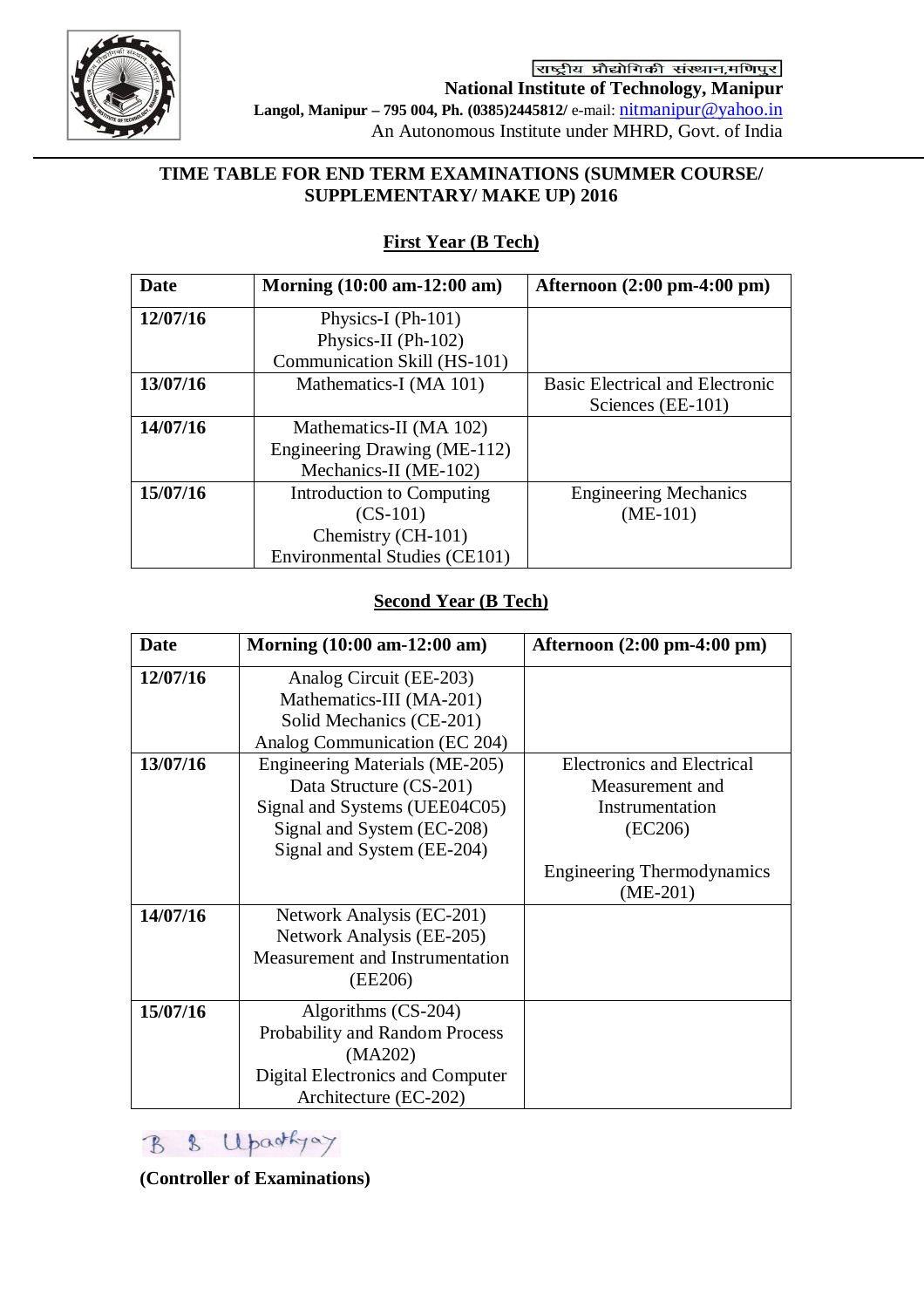

## **Third Year (B Tech)**

| Date     | Morning (10:00 am-12:00 am)          | Afternoon $(2:00 \text{ pm-}4:00 \text{ pm})$ |
|----------|--------------------------------------|-----------------------------------------------|
| 12/07/16 | Electrical Machines (EE-303)         |                                               |
|          | Dynamics of Machinery (ME 305)       |                                               |
|          | Power Electronics (EE-301)           |                                               |
| 13/07/16 | <b>Transmission and Distribution</b> |                                               |
|          | $(EE-305)$                           |                                               |
|          | Mechatronics (ME 302)                |                                               |
|          | Optimization (MA301)                 |                                               |
|          | Digital Signal Processing (EC-307)   |                                               |
|          | <b>Digital Signal Processing</b>     |                                               |
|          | (UEC06C02)                           |                                               |
| 14/07/16 | Thermal Engineering II (ME 308)      |                                               |
|          | Advance Control System (EE306)       |                                               |
|          | Electromagnetic Theory (EC-305)      |                                               |
|          | Computer Network (CS-306)            |                                               |
| 15/07/16 | Microprocessor and Application       |                                               |
|          | $(EE-302)$                           |                                               |
|          | <b>VHDL</b> (EC-310)                 |                                               |
|          | Machine Learning (CS-307)            |                                               |
|          | <b>Reinforced Concrete Design</b>    |                                               |
|          | $(CE-309)$                           |                                               |

# **Fourth Year (B Tech)**

| Date     | Morning $(10:00 \text{ am} - 12:00 \text{ am})$ | Afternoon $(2:00 \text{ pm-}4:00 \text{ pm})$ |
|----------|-------------------------------------------------|-----------------------------------------------|
| 12/07/16 | HDL and High Level VLSI                         |                                               |
|          | Design                                          |                                               |
|          | (UEC08C05)                                      |                                               |
| 13/07/16 | Communication Network and                       |                                               |
|          | Switching                                       |                                               |
|          | (UEC07C02)                                      |                                               |
| 14/07/16 | <b>Digital Image Processing</b>                 |                                               |
|          | (UEC07C03)                                      |                                               |
| 15/07/16 | <b>Natural Language Processing</b>              |                                               |
|          | (UCS08E09)                                      |                                               |

B & Upartyay

**(Controller of Examinations)**